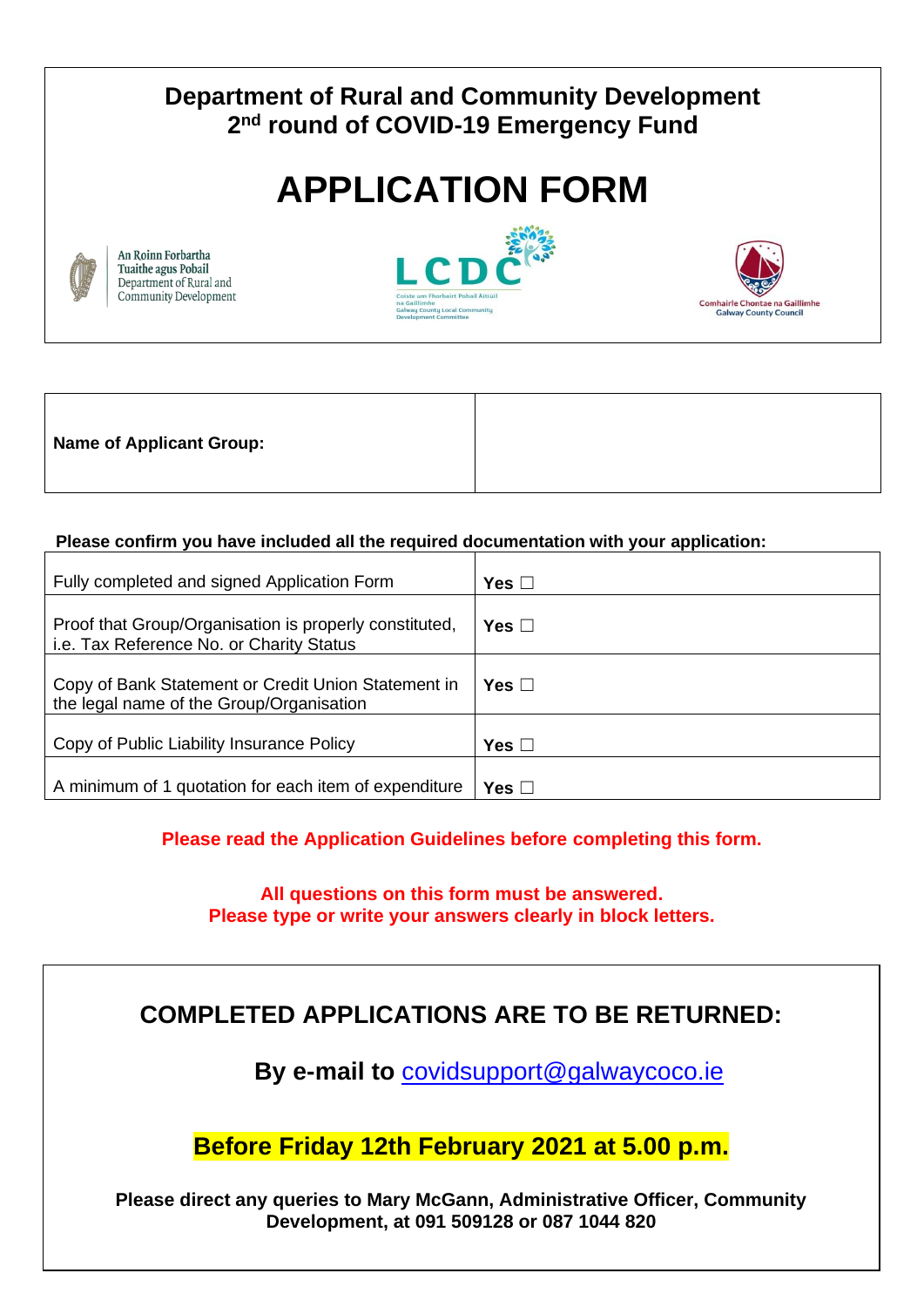| <b>SECTION 1: YOUR ORGANISATION</b>         |  |
|---------------------------------------------|--|
| Name of Group / Organisation                |  |
| Address                                     |  |
|                                             |  |
|                                             |  |
| Eircode                                     |  |
| Contact name                                |  |
| Role in Group/Organisation                  |  |
| Telephone number                            |  |
| E-mail                                      |  |
| Website                                     |  |
| Alternative Contact name                    |  |
| Alternative Telephone number                |  |
| Alternative E-mail                          |  |
| Year established                            |  |
| What is the purpose of group / organisation |  |

Please provide a brief organisational description of your group / organisation e.g. committee structure, meeting schedule etc.

|       |  |                      |  |  |  | Has your Organisation / Group registered with the relevant local Public Participation Network (PPN)? |
|-------|--|----------------------|--|--|--|------------------------------------------------------------------------------------------------------|
| YES O |  | NO 1<br>$\mathbb{Z}$ |  |  |  | If NO, then perhaps you would consider joining the PPN.                                              |

Have you received funding under any grants schemes from 2018 to current date- i.e. grants from Government Departments, Local Authority or LEADER? YES □ NO □ If YES please give details below

| Name of scheme | Funding organisation | <b>Amount received</b> | Date received |
|----------------|----------------------|------------------------|---------------|
|                |                      |                        |               |
|                |                      |                        |               |
|                |                      |                        |               |
|                |                      |                        |               |
|                |                      |                        |               |
|                |                      |                        |               |
|                |                      |                        |               |
|                |                      |                        |               |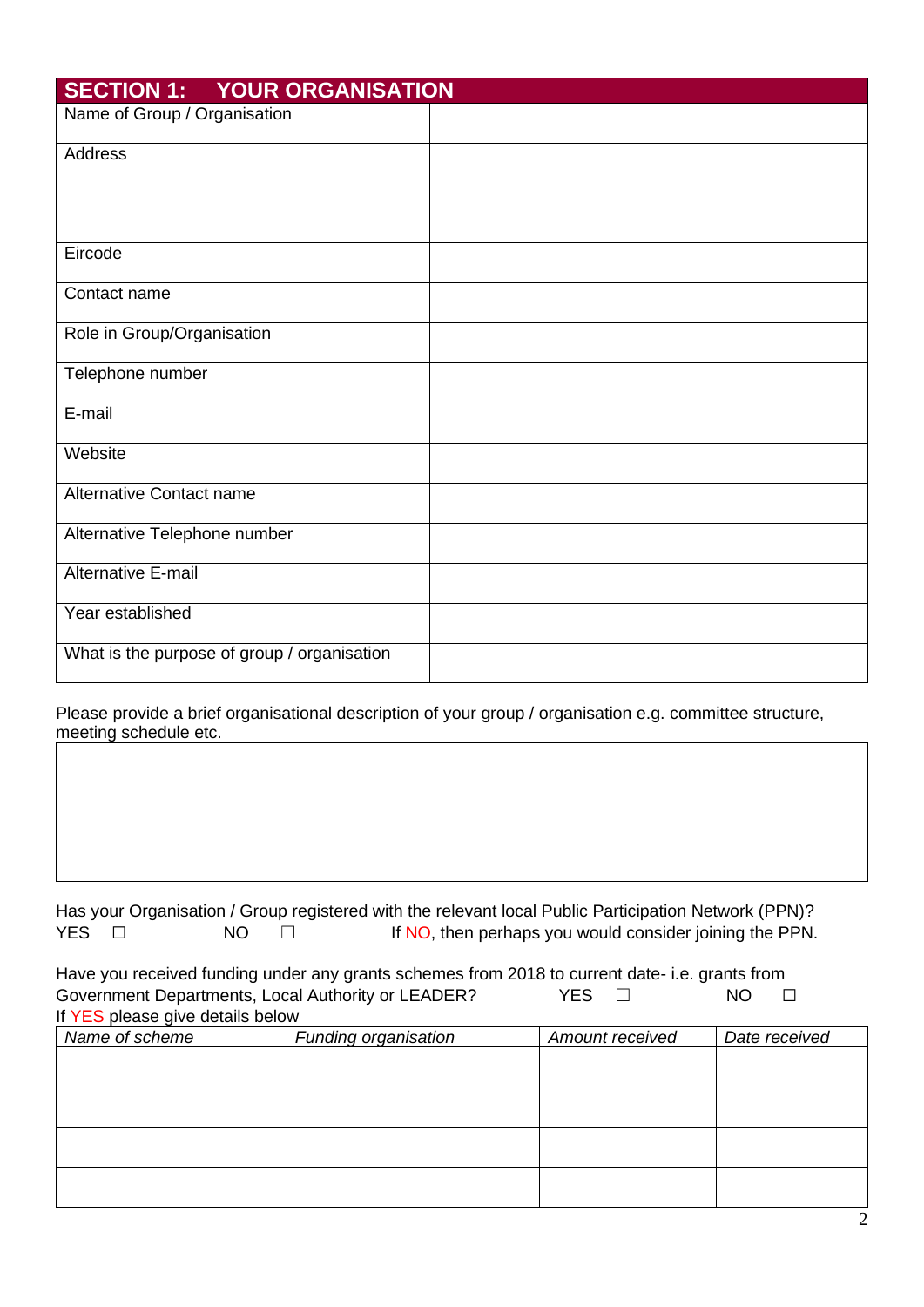Do you receive core funding from any other organisation? If YES please give details below:

| YES. | NΟ |  |
|------|----|--|
|      |    |  |

| II LES pied se give details below. |                 |         |
|------------------------------------|-----------------|---------|
| Funding organisation               | Amount received | Purpose |
|                                    |                 |         |
|                                    |                 |         |
|                                    |                 |         |

Is your organisation affiliated or connected to any relevant local regional or national body? YES □ NO □ If YES please give details below:

*Name of organisation(s):*

How does your organisation link in with other organisations in your area?

| Charitable Status Number (if applicable)    |  |
|---------------------------------------------|--|
| Tax Reference Number (if applicable)        |  |
| Tax Clearance Access Number (if applicable) |  |

| If successful, please state how your group proposes to publicly acknowledge the Department |  |
|--------------------------------------------------------------------------------------------|--|
| and LA or LCDC                                                                             |  |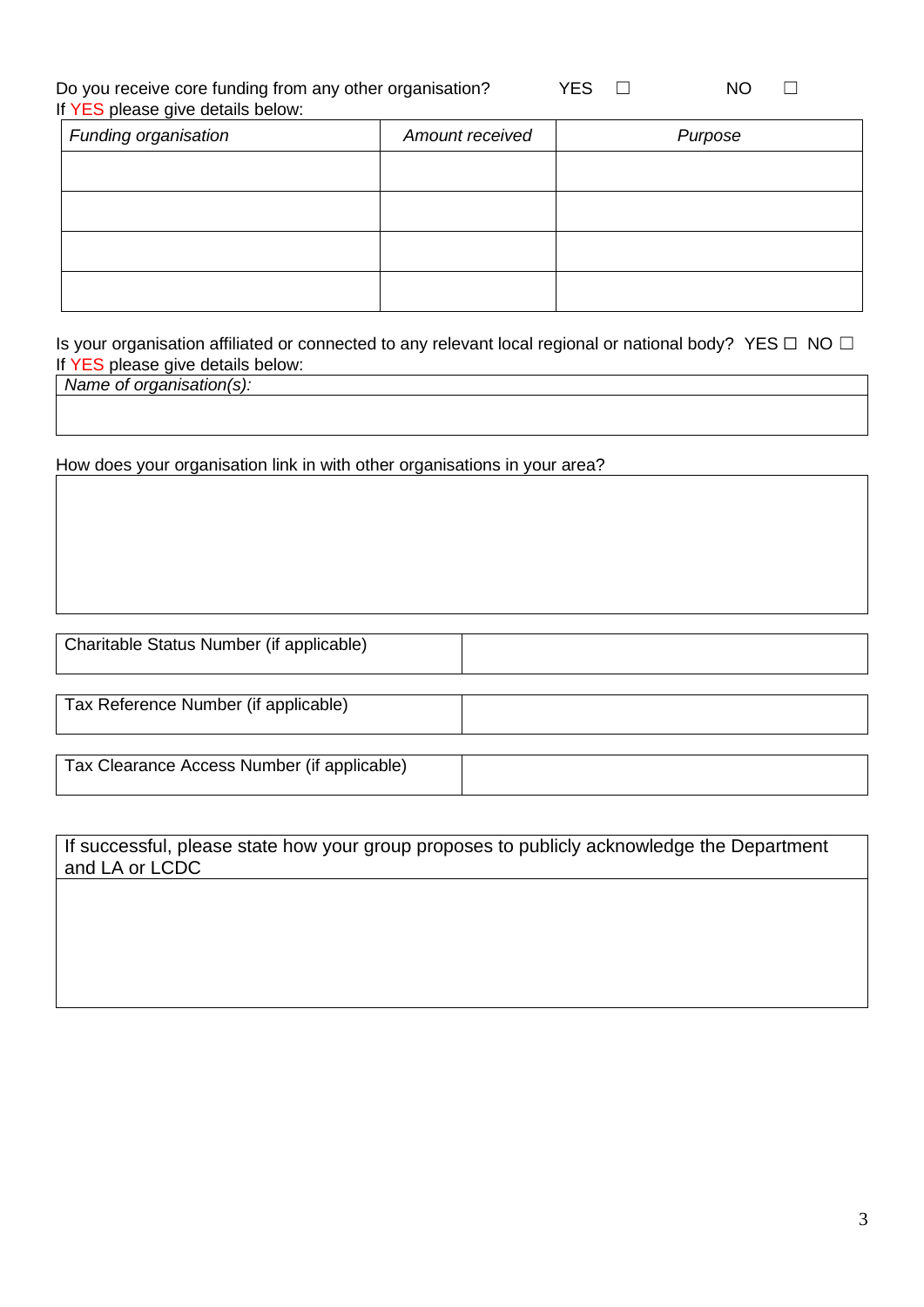| <b>SECTION 2:</b><br><b>PROJECT DETAILS</b>                                                                                                                                    |  |
|--------------------------------------------------------------------------------------------------------------------------------------------------------------------------------|--|
| What will the funding be used for?                                                                                                                                             |  |
| How will this funding benefit people and<br>sustain your service going forward?                                                                                                |  |
| Have you applied for or received funding from<br>any other source for your Covid-19 related<br>activities? If Yes, please provide detail.                                      |  |
| Where will you source the balance of funding<br>for any of your Covid-19 related activities?                                                                                   |  |
| Keep Well Campaign Projects - what<br>measures have you put in place in order to<br>ensure your project proposal complies with<br>public health measures relating to COVID-19? |  |

| When will your work begin?        |  |
|-----------------------------------|--|
| When will your work be completed? |  |
|                                   |  |

Are all relevant permissions in place (e.g. planning, written consent from landowner/property owner if your project involves the development of a property)?

| Not applicable |  | <b>YES</b> | NΟ |  |
|----------------|--|------------|----|--|
|----------------|--|------------|----|--|

| <b>NO</b> |  |
|-----------|--|
|           |  |

| Is this part of a phased development and/or linked with (or funded by) other schemes operated by |  |     |  |
|--------------------------------------------------------------------------------------------------|--|-----|--|
| Government Departments or the Local Authority? YES                                               |  | NO. |  |
| If YES please provide the details below:                                                         |  |     |  |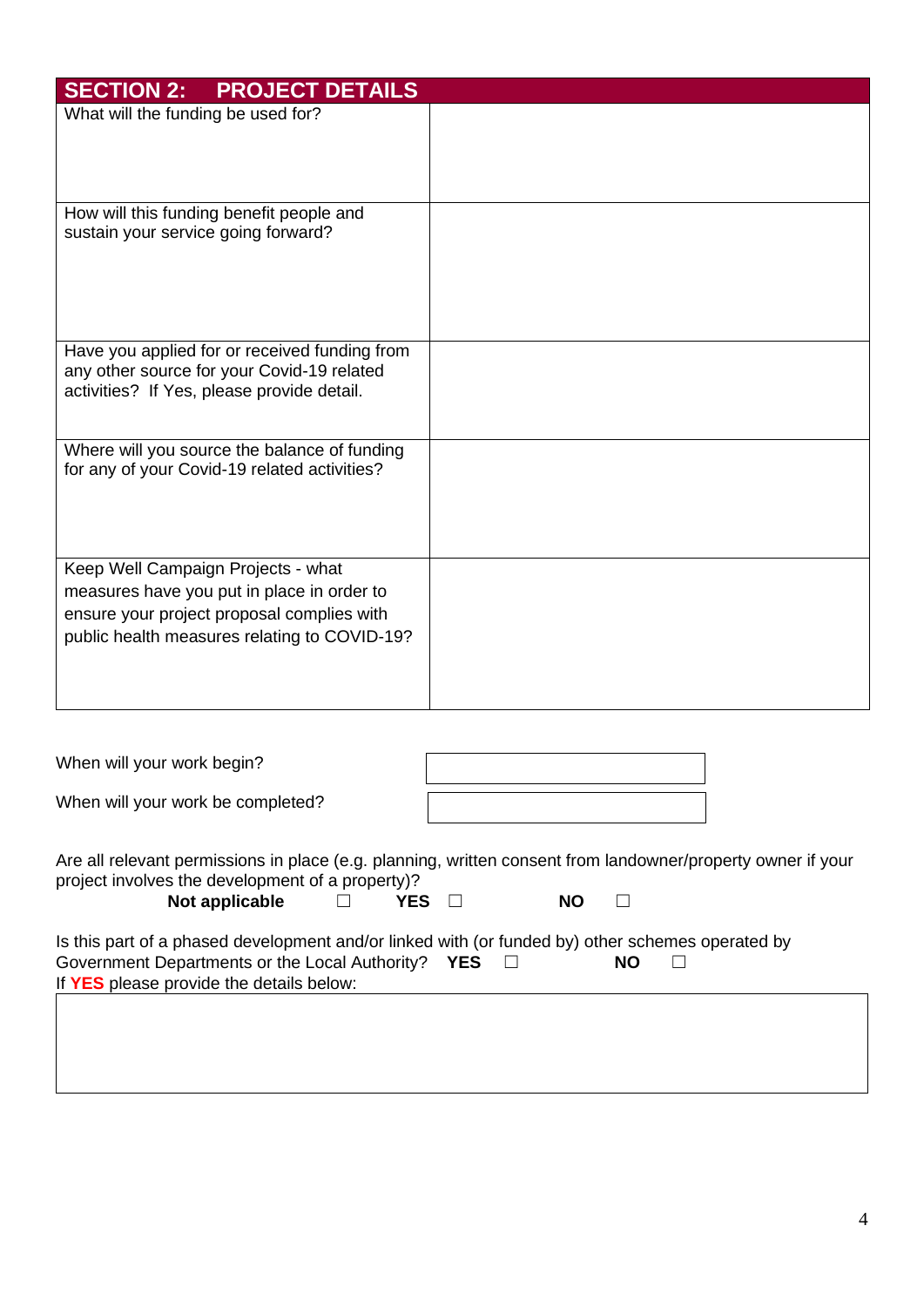# **SECTION 3: FUNDING REQUEST Amount of funding requested under this Fund: €** *Breakdown of funding requested: Amount: Source of Quote/Estimate:* € € € € €

## **SECTION 4: DECLARATION**

#### **On behalf of our Group/Organisation, I confirm that:**

- 1. I certify that all information provided in this application, and all information given in any supporting documentation, is truthful and accurate.
- 2. I confirm that I have read, understood, and accept the Terms & Conditions applicable to this funding as set out in the accompanying Guidelines.
- 3. I agree to the processing and disclosure of information by Galway County Council and to other third parties if required for fund administration, reporting evaluation and audit purposes, and further consent to the disclosure of this information (name of applicant organisation, amount of grant award, details of project/event funded) by these parties relating to the marketing or promotion of this funding.
- 4. I confirm that we have adequate and comprehensive insurance cover for our activities, and agree to indemnify Galway County Council.
- 5. I understand that this is a competitive process and agree to accept the decision of the assessment of my application as final.
- 6. I confirm that the applicant group/organisation does not have the funding to undertake the work/project without this grant aid or alternatively that the grant will facilitate additional work which they would otherwise be unable to afford.
- 7. I confirm that the applicant group/organisation is tax compliant.
- 8. I agree to abide by the terms of the Memorandum of Understanding governing processing of personal data throughout the Covid-19 Community Response, included as Appendix 1 of the Guidelines.

This Declaration must be signed by Chairperson, Secretary or Treasurer, on behalf of Applicant Group:

| Name (in block capitals):           |  |
|-------------------------------------|--|
| Signed:                             |  |
| Position in Applicant Organisation: |  |
| Date:                               |  |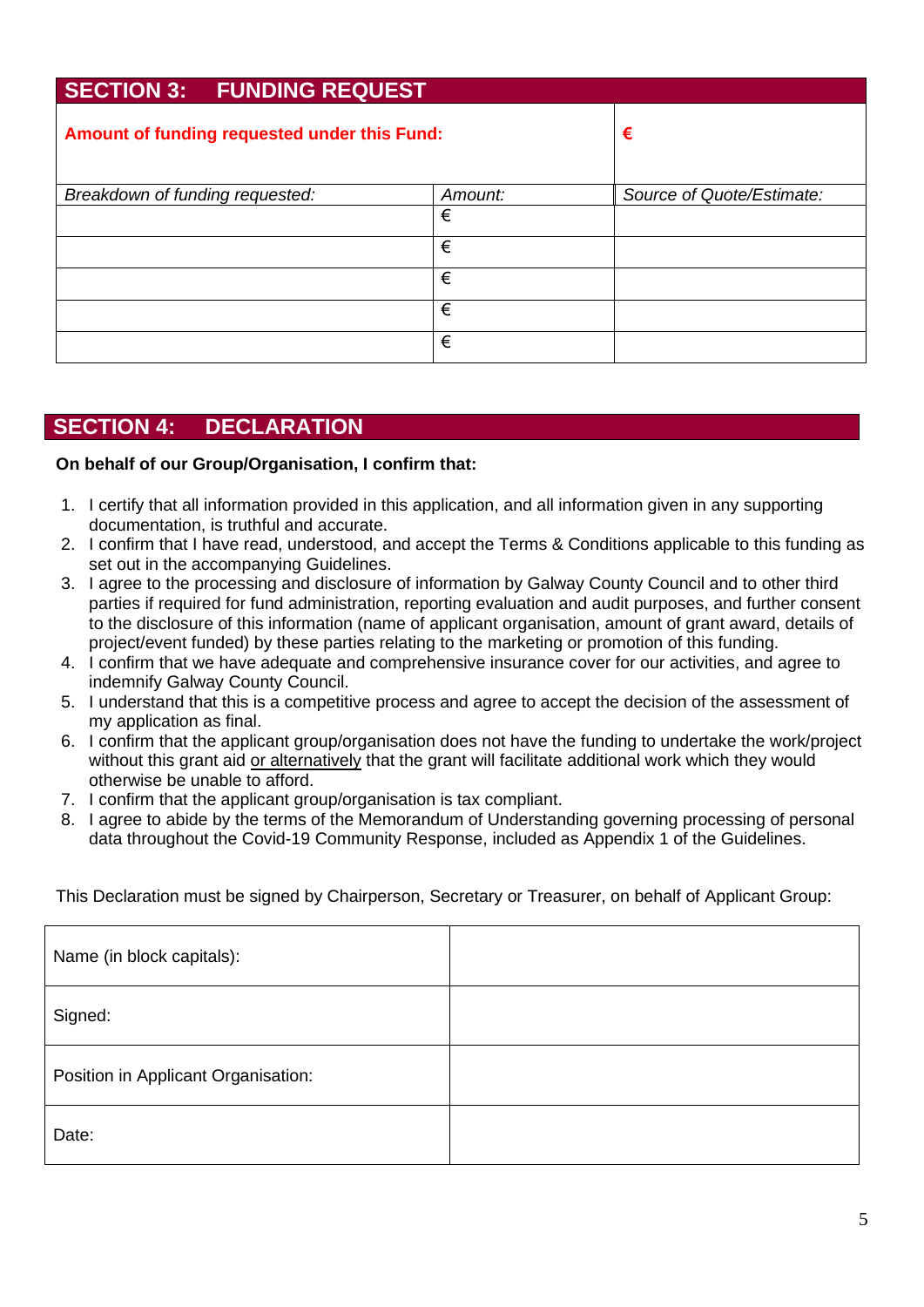## **Department of Rural and Community Development 2 nd round of COVID-19 Emergency Fund Guidelines** An Roinn Forbartha Tuaithe agus Pobail Department of Rural and **Community Development** Comhairle Chontae na Gaillimhe **Galway County Council**

#### **PLEASE READ THE FOLLOWING GUIDELINES CAREFULLY BEFORE COMPLETING THE APPLICATION FORM.**

## **1. Introduction**

The **COVID-19 Emergency Fund** is funded by the Department of Rural and Community Development (*the Department*) and administered by the Local Community Development Committees (LCDCs) in each Local Authority area.

The 1<sup>st</sup> round of the COVID-19 Emergency Fund was launched in April, with funding of €2.5m. This is the 2nd round of the COVID-19 Emergency Fund and has funding of €1.7m.

**Note** - The Department has recommended that LCDCs ring-fence 30% of funding to provide small grants of €1,000 or less.

## **2. Who is eligible to apply?**

In general, any not-for-profit community or voluntary group can apply. Commercial organisations and individuals are not eligible for funding.

## **3. What is eligible for funding?**

## **3a. What projects are eligible for funding?**

The Fund will provide grants to community groups to assist them:

- **To adapt their services and operations to fit the new COVID-19 reality<sup>1</sup>** . Examples of measures supported could be adapting premises to allow for social distancing; offering on-line activities; providing social supports and friendly calls by phone etc.
- **To** b**ecome more involved in the Government's 'Keep Well' campaign**. The grants are aimed at assisting participation in the campaign, in particular with the three themes: staying connected, switching off and being creative, and minding your mood.
- **To support groups with day to day running costs if needed** to ensure the resilience and sustainability of their operations. It is intended that this element of funding will apply only to Groups who rely solely on local funding through fees, sponsorship or fundraising, and are not in receipt of any public or national funding for core costs, or eligible / already funded under any of the national resilience schemes, e.g. Sports Resilience Funds, COVID-19 Stability Fund, etc. Any potential applicants for support in this area will be required to provide proofs of upcoming running costs

<sup>1</sup> This is consistent with an action assigned to our Department under the Resilience and Recovery 2020-2021: Plan for Living with COVID-19.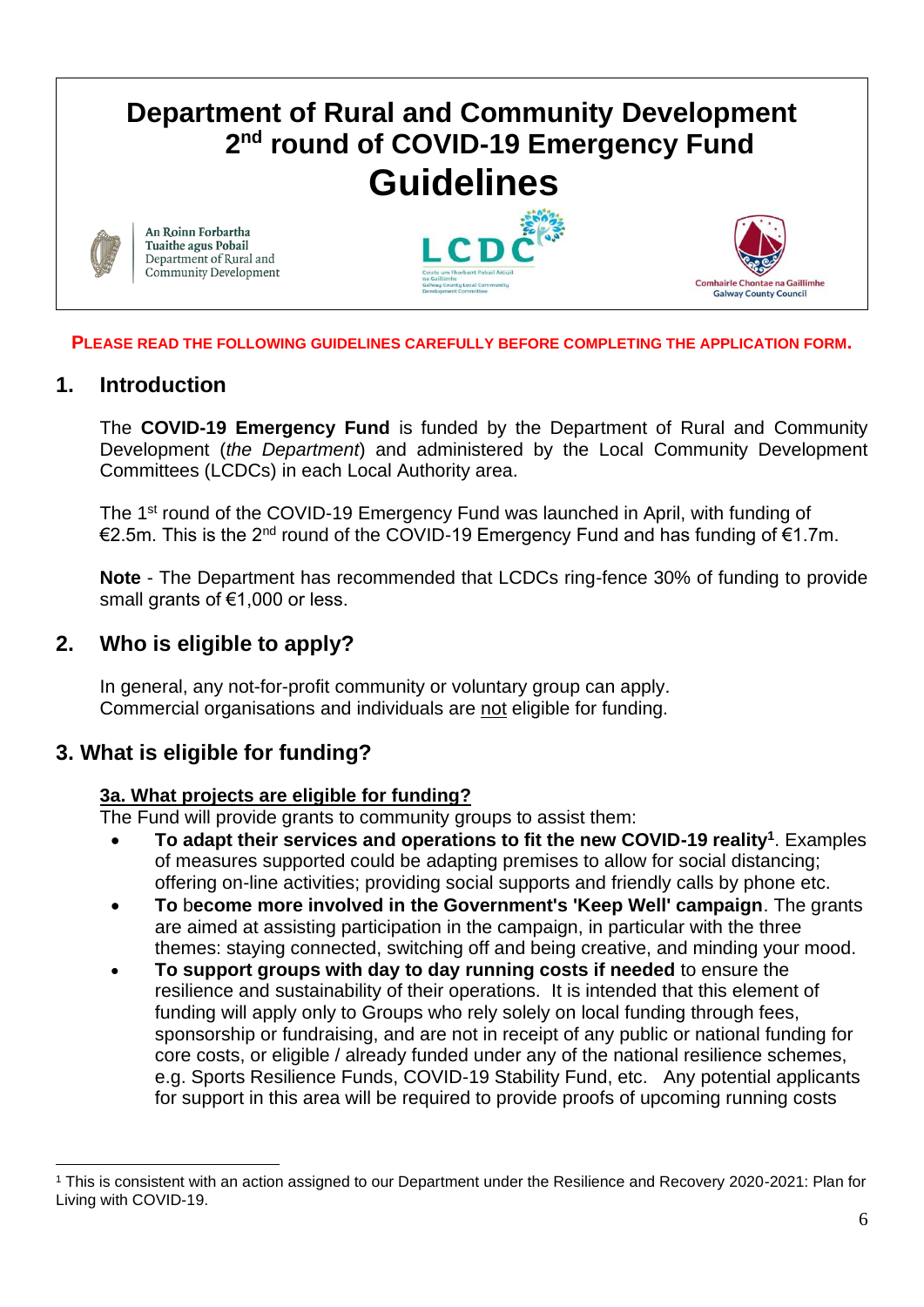and their financial situation and are advised to contact our Office prior to submission of their application.

#### **3b. What is not eligible for funding?**

The following expenditure is not eligible for funding:

- Any project not in keeping with the ethos of the Programme
- Legal fees
- Project management fees
- Purchase of lands or buildings
- Feasibility studies
- Private or commercial operations

## **4. Requirements of the Programme**

The following conditions apply to all projects. Depending on the nature of your project (and the group applying), there may be further requirements that must be met. The LA will discuss this with you, if your application is successful.

#### **Tax Requirements**

Any applicant group/organisation that is registered for tax purposes must be tax compliant. In line with revised tax clearance procedures, which came into effect in January 2016, the Tax Clearance Access Number and Tax Reference number must be submitted for verification purposes.

#### **Statutory Consents**

Applicants must ensure that all necessary statutory permissions or consents have been obtained before any works commence, in cases where this is required. This includes but is not confined to planning permission.

#### **Insurance**

Written evidence of a valid insurance policy may be requested by the LA, where relevant, during the applications review process.

#### **Acknowledgment of funding**

Due to the value of some of these grants, it would not be cost-effective to require signage acknowledging the Department, Local Authority or LCDC funding contribution. Other suitable acknowledgements will suffice e.g. on a group/organisation's website or social media platforms. Where signage is developed it should acknowledge the contribution of the Department.

#### **Match-funding**

This is not a requirement under this programme.

## **5. Selection Criteria**

Applications will be evaluated by the LCDC to ensure eligibility and that they are in keeping with the ethos of the programme.

Projects may also be judged having regard to how they:

increase participant or visitor or audience numbers, and improve and extend access to facilities. This may include adapting facilities to safely accommodate people or adapting services to increase virtual participation;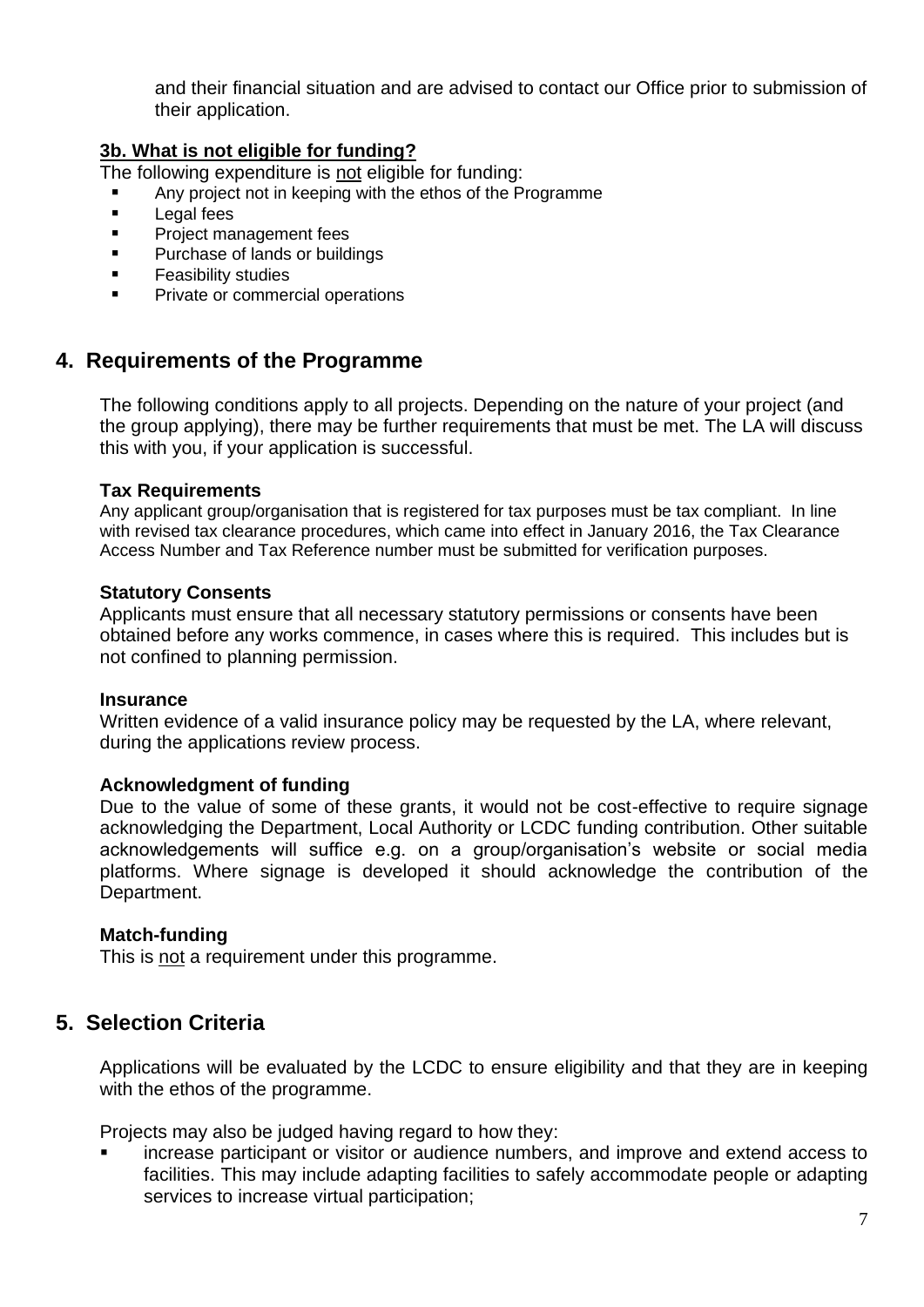- invest to increase or extend the use of the facility, for example, to voluntary and community groups;
- have a positive impact on the environment, for example, a reduction in energy consumption;
- demonstrate collaboration with the local authority or other relevant bodies in the catchment area;
- support the creation of a sense of place within the community;
- address health and safety issues; and/or,
- invest in technology which will be accessed by individuals and communities

Projects may also be judged having regard to additional criteria deemed appropriate by the LCDC in each Local Authority administrative area.

The amount of funding received from other sources may also be considered.

## **6. Corporate Governance**

#### **6a. Monitoring:**

Grantees will be required to comply with the highest standard of transparency and accountability as documented in Department of Public Expenditure and Reform Circular 13/2014 - Management of and Accountability for Grants from Exchequer Funds <http://circulars.gov.ie/pdf/circular/per/2014/13.pdf>The overall principle is that there should be transparency and accountability in the management of public funds, in line with economy, efficiency and effectiveness. The circular outlines, for example, that grant recipients should not dispose of publically funded assets without prior approval.

#### **6b. The Code of Governance for Community and Voluntary organisations**

The Department is encouraging funded bodies to adopt the Governance Code, a Code of Practice for Good Governance of Community, Voluntary and Charitable Organisations, which will assist in achieving excellence in all areas of your work. The Governance Code asks organisations to agree to operate to key principles in order to run their organisation more effectively in areas such as leadership, transparency and accountability and behaving with integrity. Further information on the Code is available at [www.governancecode.ie](http://www.governancecode.ie/)

## **7. Approval Procedures**

In deciding the final allocations of funding to projects, the LCDC may take account of a number of factors including geographical balance and the desirability to fund a variety of different types of work and the relative disadvantage of the area where the facility is located (or will serve)2.

Following the decision each approved project, subject to the completion of legal formalities and other requirements, will receive an offer in principle of grant-aid. This will be subject to compliance with the relevant conditions and subject to the satisfactory acceptance by the applicant of that offer. The right is reserved to reassign the funds offered to another approved project if all requirements are not met within a reasonable period. The Department and/or the Local Authority reserve the right to carry out an audit of expenditure or conduct inspections from time to time.

<sup>&</sup>lt;sup>2</sup> This may include cross-referencing the location of the facility (or the area it serves) with the Pobal Hasse deprivation index which is available on www.pobal.ie.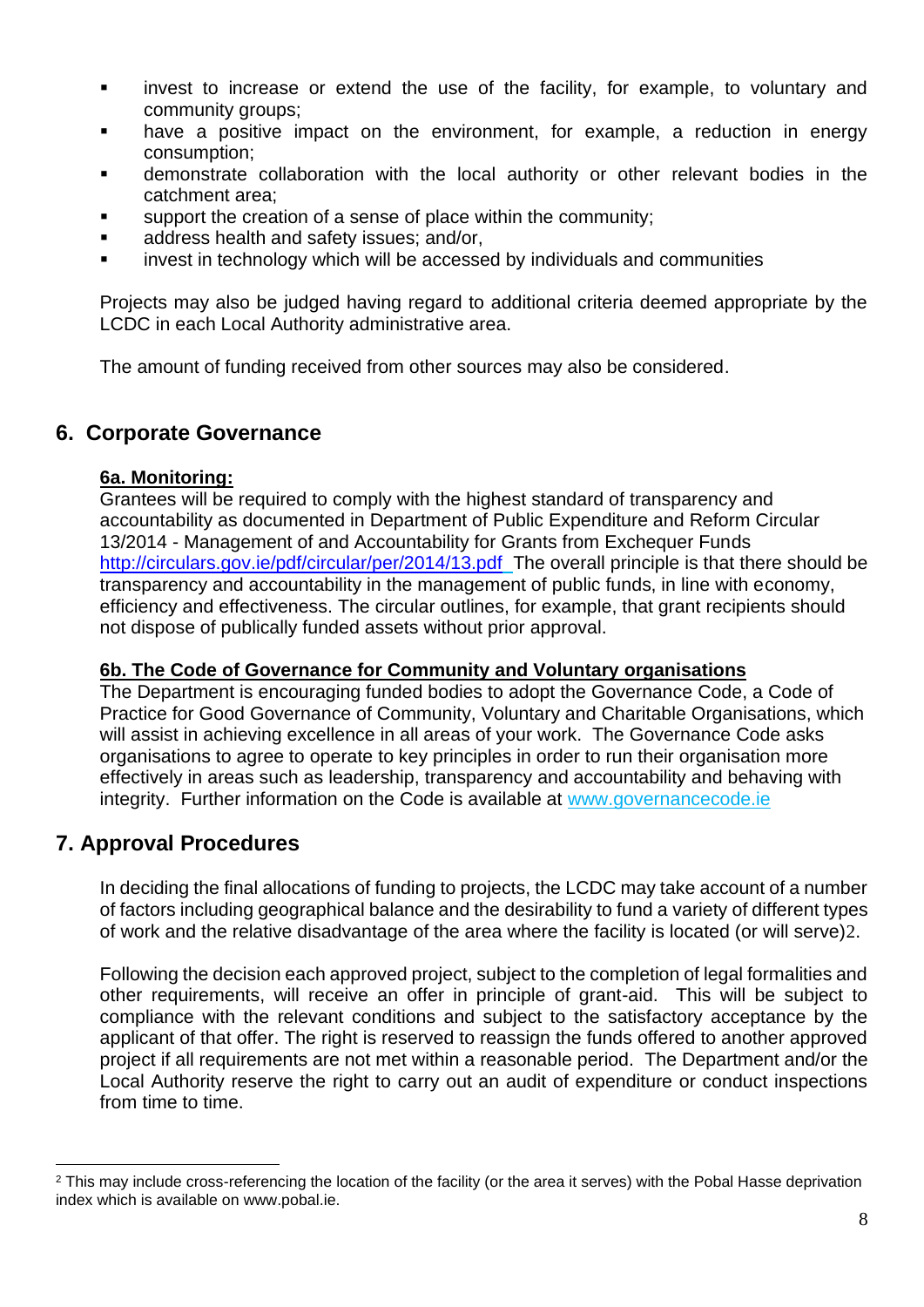## **Please Note:**

Requests for assistance usually exceed the funds available and it is important therefore that the process of evaluation is rigorous. The purpose of this process is to ensure that the best projects, taking all factors into account, emerge and receive support. It is Departmental policy to ensure that every application is treated fairly and impartially.

Offers of funding may be for a lesser amount than that sought by the applicant. Applicants should be aware that the Programme may be oversubscribed. Therefore, in such circumstances, all applications fulfilling the conditions may not be successful or may be for a lesser amount.

The LA in evaluating proposals received may seek advice and consult with other agencies and may disclose information on projects under consideration to those experts and agencies.

## **8. General**

The information provided in this document is intended to give applicants an understanding of the process by which applications for funding are assessed and approved and does not purport to be a legal interpretation.

#### **Freedom of Information Act 2014**

Under the Freedom of Information Act 2014, details contained in applications and supporting documents may, on request, be released to third parties. If there is information contained in your application which is sensitive or confidential in nature, please identify it and provide an explanation as to why it should not be disclosed. If a request to release sensitive information under the legislation is received, you will be consulted before a decision is made whether or not to release the information. However, in the absence of the identification of particular information as sensitive, it could be disclosed without any consultation with you.

#### **Site Visits**

The Department or LA may carry out unannounced site visits to verify compliance with Programme terms and conditions.

#### **Further information may be requested**

The LA reserves the right to request further information from you in order to assess your application if so required.

#### **Usage of information**

The information provided on the form will be utilised for the purposes of evaluating and administering the grant process, and to facilities audits and any site visits. When evaluating the applications received the LA may seek advice and consult with other agencies and may disclose information on projects under consideration to those experts and agencies.

#### **Other**

Under the programme it is intended that 30% of the funding that is allocated to each Local Authority area will be ring-fenced for grants of €1,000 or less.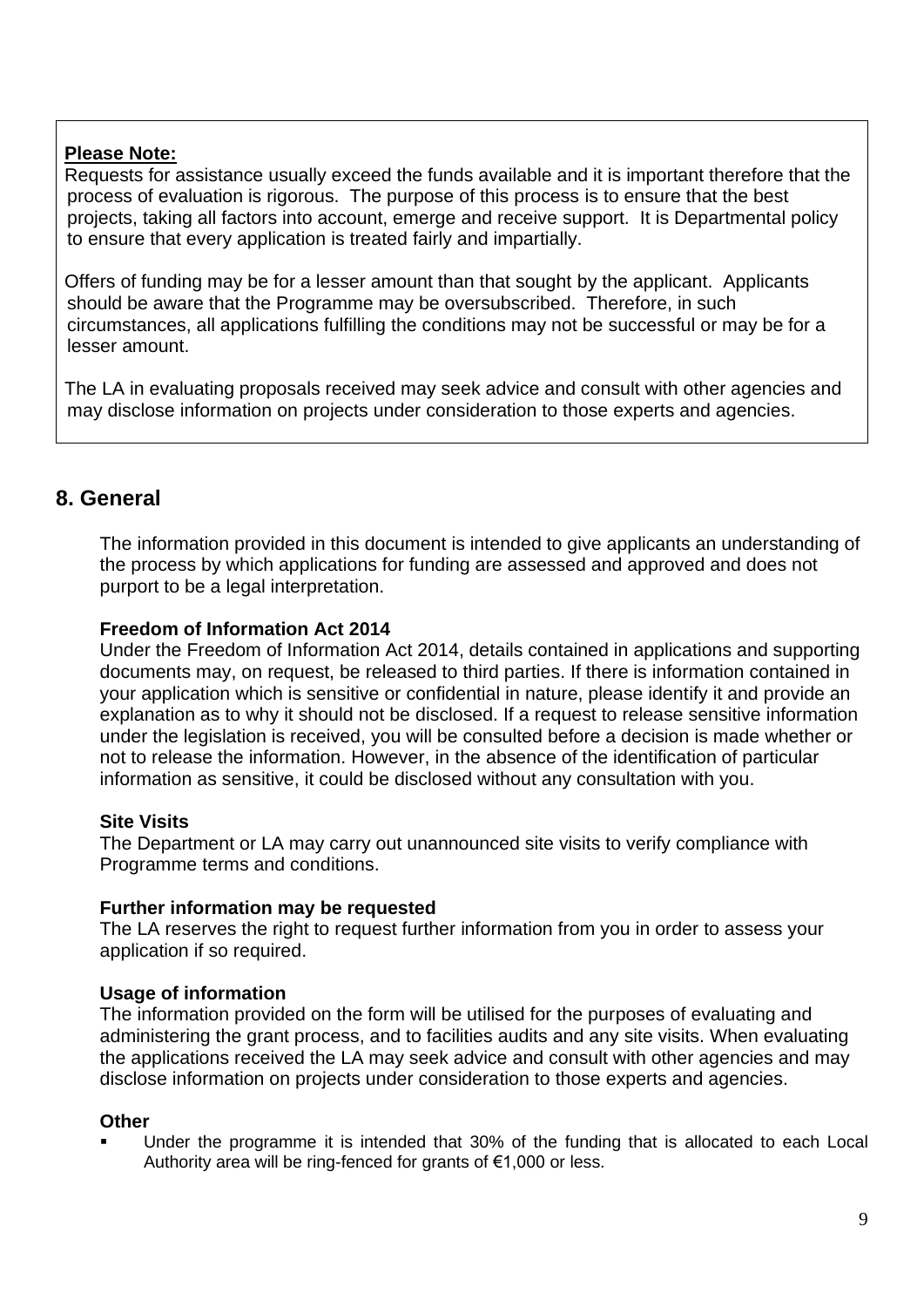- Applicant groups shall self-certify that they do not have the funding to undertake the work. without the grant aid, or alternatively that with the grant they will now undertake a larger project which they otherwise would not be able to afford.
- If the funding application is for one element of a project, applicants will be required to provide documentary evidence of the availability of the balance of funding for that particular element of that project.
- There is no limit on the number of applications for different projects from any organisation. However, applicants should be aware that an equity/fairness approach will be taken by the LCDC to ensure an even distribution of funding.
- The Programme is 100% exchequer funded. Applicants are free to leverage other funding/match funding for projects (e.g. with LEADER, Tidy Towns, Town and Village Enhancement funding, etc.) although that is not a requirement of this new programme.
- It is the responsibility of the administrators of/body responsible for any other funding scheme or programme to ensure that using this Programme to co-fund a project does not contradict the rules of that other scheme/programme.
- VAT will only be paid where it is included in the application amount. No further requests for VAT payments or repayments will be accepted.

## **9. How to apply**

## **Application Form**

The application form is detailed and is designed to ensure that it has the necessary information to evaluate each proposal accurately and fairly. **Please ensure that you complete the COVID 19 Emergency Fund application form in full and that any documentation in support of your application is submitted with your application.**

Only projects that meet the criteria outlined above will be considered eligible.

#### **PLEASE NOTE THAT INCOMPLETE APPLICATIONS OR LATE APPLICATIONS WILL NOT BE CONSIDERED.**

Submission of false or misleading information at any stage is treated very seriously. Any organisation that does not comply with the terms and conditions of the Programme may be subject to inspection, have their grant withdrawn, be required to repay all or part of a grant and/or be barred from making applications for a period of time. All serious breaches of the terms and conditions of the Programme will be notified to An Garda Síochána.

## **How will I know if my group has been successful?**

Successful applications will receive a Letter of Offer (Form A) which forms the contract between the local authority and the applicant, and this must be signed and returned within 7 days from the date of offer, otherwise, the Council reserves the right to re-assign the grant aid.

## **How will I draw down the grant?**

You must carry out the project or proposal and submit your drawdown application **by 31st August 2021.** Your drawdown application must include the following:

- a. Completed Project Completion Report (Form B) + photos
- b. Original Receipts on the headed paper of the supplier detailing the expenditure items, OR, Official Invoices on the headed paper of the supplier detailing the expenditure items accompanied by excerpt from Bank Statement showing cleared payments.
- c. The local authority may contact you at a later date to gather information on the number of beneficiaries you supported and other information which will provide an overall picture of the response effort throughout the County.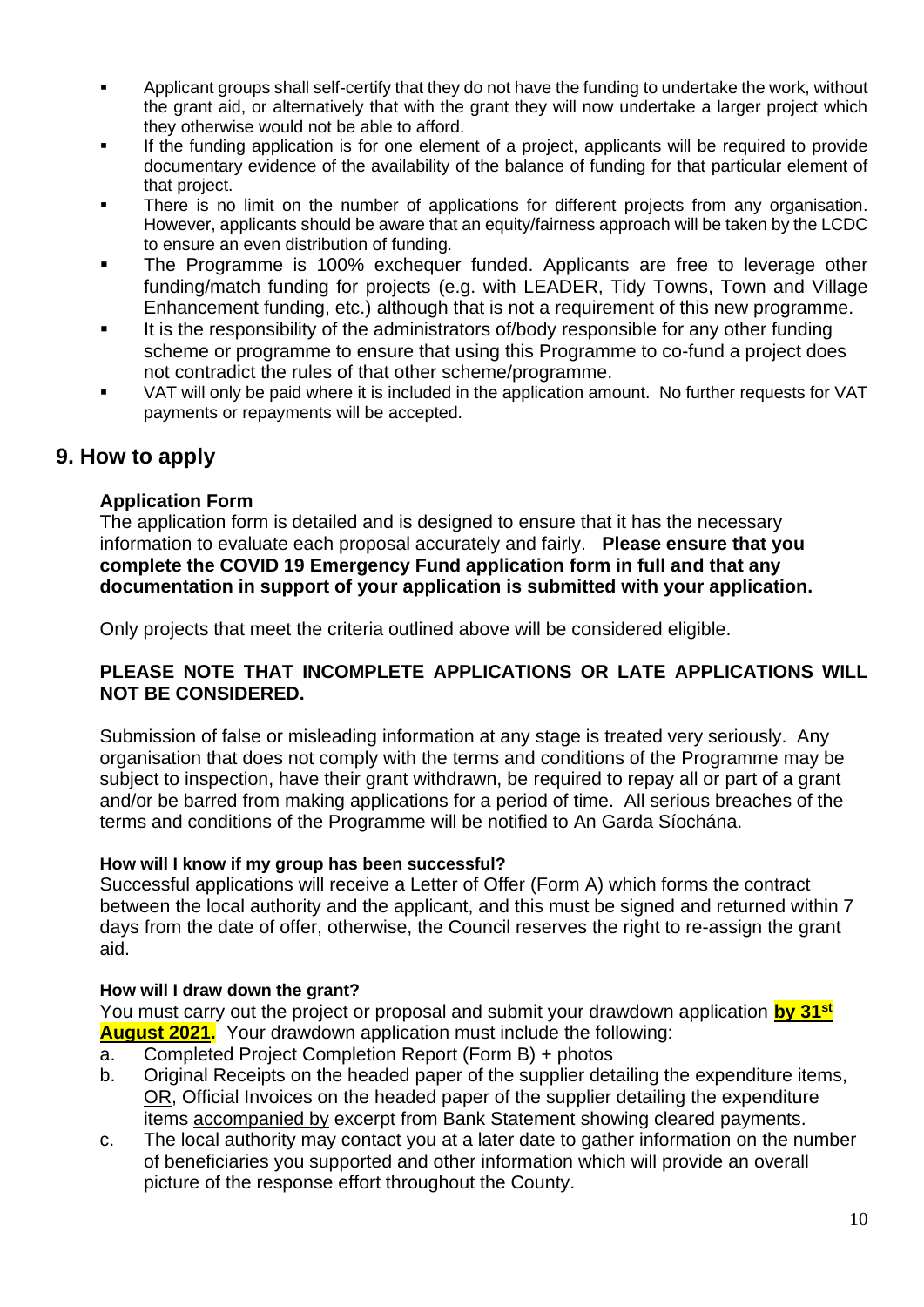## *TERMS AND CONDITIONS*

- Applications must be on the application form for the COVID-19 emergency fund.
- The application must be signed by the Chairperson, Secretary or Treasurer of the organisation making the submission.
- Generally, no third party or intermediary applications will be considered.
- Please ensure the application form is completed in full. Incomplete applications will not be considered for funding.
- Late applications will not be considered.
- The information supplied by the applicant group /organisation must be accurate and complete. Misinformation may lead to disqualification and/or the repayment of any grant made.
- Breaches of the terms and conditions of the grants scheme may result in sanctions including disbarment from future grant applications.
- It is the responsibility of each organisation to ensure that it has proper procedures and policies in place including appropriate insurance where relevant.
- Grants will provide capital funding only to groups who are directly involved in the Community Call response to the COVID-19 pandemic.
- Evidence of expenditure, receipts /invoices must be retained and provided to the Local Authority or their representative if requested.
- Grant monies must be expended and drawn down from the Local Authority by end of year 2020. Photographic evidence may be required to facilitate draw down of grants.
- The Department's contribution must be publicly acknowledged in all materials associated with the purpose of the grant.
- All information provided in respect of the application for a grant will be held electronically. The Department reserves the right to publish a list of all grants awarded on its website.
- The Freedom of Information Act applies to all records held by the Department and Local **Authorities**
- In order to process your application, it may be necessary for Galway County Council to collect personal data from you. Such information will be processed in line with the Local Authority's privacy statement which is available to view on [www.galway.ie](http://www.galway.ie/)

## **If you have any queries regarding the Application Form or Guidelines for the Covid-19 Emergency Fund, please contact Mary McGann:**

# **By Telephone: 091 509128 / 087 1044 820**

## **The "Keep Well" Campaign**

An Taoiseach Micheál Martin TD launched the "Keep Well" campaign which aims to support people and communities to mind their physical and mental health over the coming months. The "Keep Well" campaign is aimed at showing people of all ages how we can mind our own physical and mental health and wellbeing by adding healthy and helpful habits to our daily and weekly routines. It will provide guidelines,